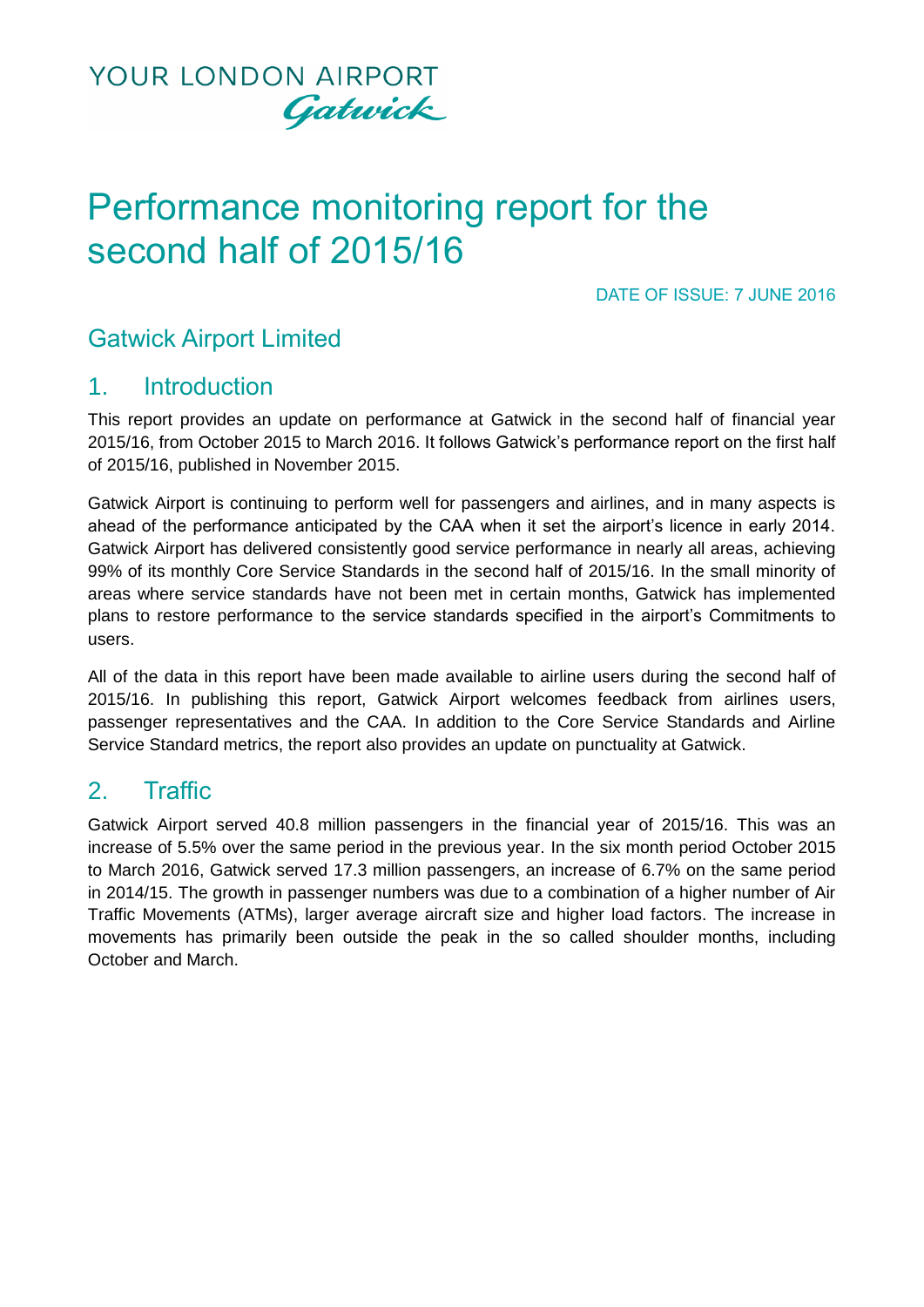#### **Table 1: Traffic data during the second half of financial year 2015/16**

|                           | 2015/16 H <sub>2</sub> | 2014/15 H2 | % change |
|---------------------------|------------------------|------------|----------|
| Passenger traffic (m)     | 17.261                 | 16.172     | 6.7%     |
| ATMs (k)                  | 117.093                | 111.109    | 5.4%     |
| <b>Seats per ATM</b>      | 181.8                  | 179.8      | 1.1%     |
| Load factor (%)           | 81.1%                  | 80.9%      | 0.2ppt   |
| <b>Passengers per ATM</b> | 147.4                  | 145.6      | 1.30%    |

#### **Table 2: Traffic data, full year 2015/16 versus 2014/15**

|                       | 2015/16 | 2014/15 | % change |
|-----------------------|---------|---------|----------|
| Passenger traffic (m) | 40.790  | 38.656  | 5.5%     |
| ATMs (k)              | 265,970 | 255,795 | 4.0%     |
| <b>Seats per ATM</b>  | 181.4   | 180.1   | 0.8%     |
| Load factor (%)       | 84.5%   | 83.9%   | 0.6ppt   |
| Passengers per ATM    | 153.4   | 151.1   | 1.50%    |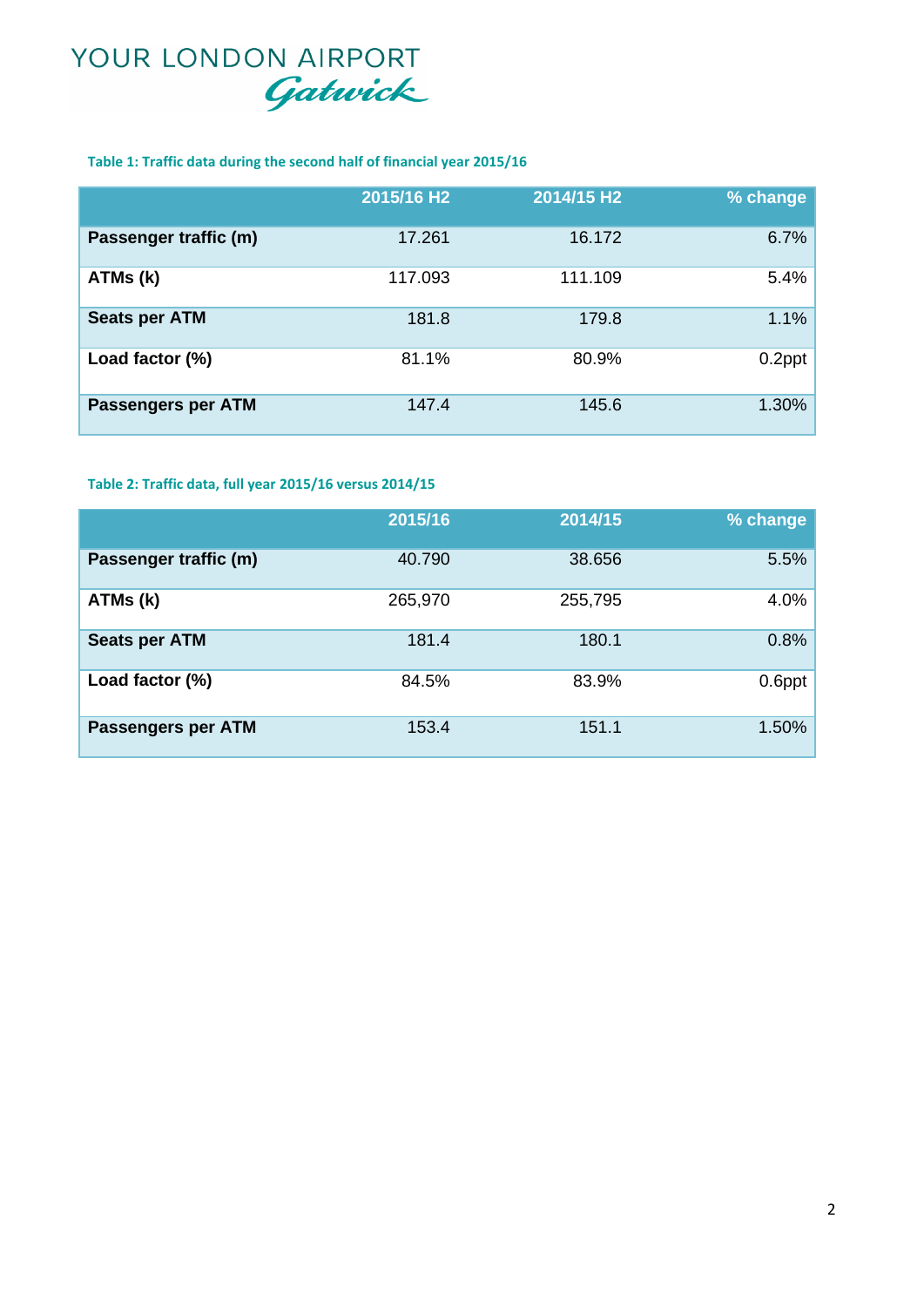**Figure 1: Change in traffic, 2015/16 versus 2014/15**

 $\overline{\phantom{a}}$ 



Additional information on our traffic trends is also available in our published monthly traffic  $updates<sup>1</sup>$ .

<sup>&</sup>lt;sup>1</sup> <http://www.gatwickairport.com/business-community/about-gatwick/our-performance/monthly-traffic-figures/>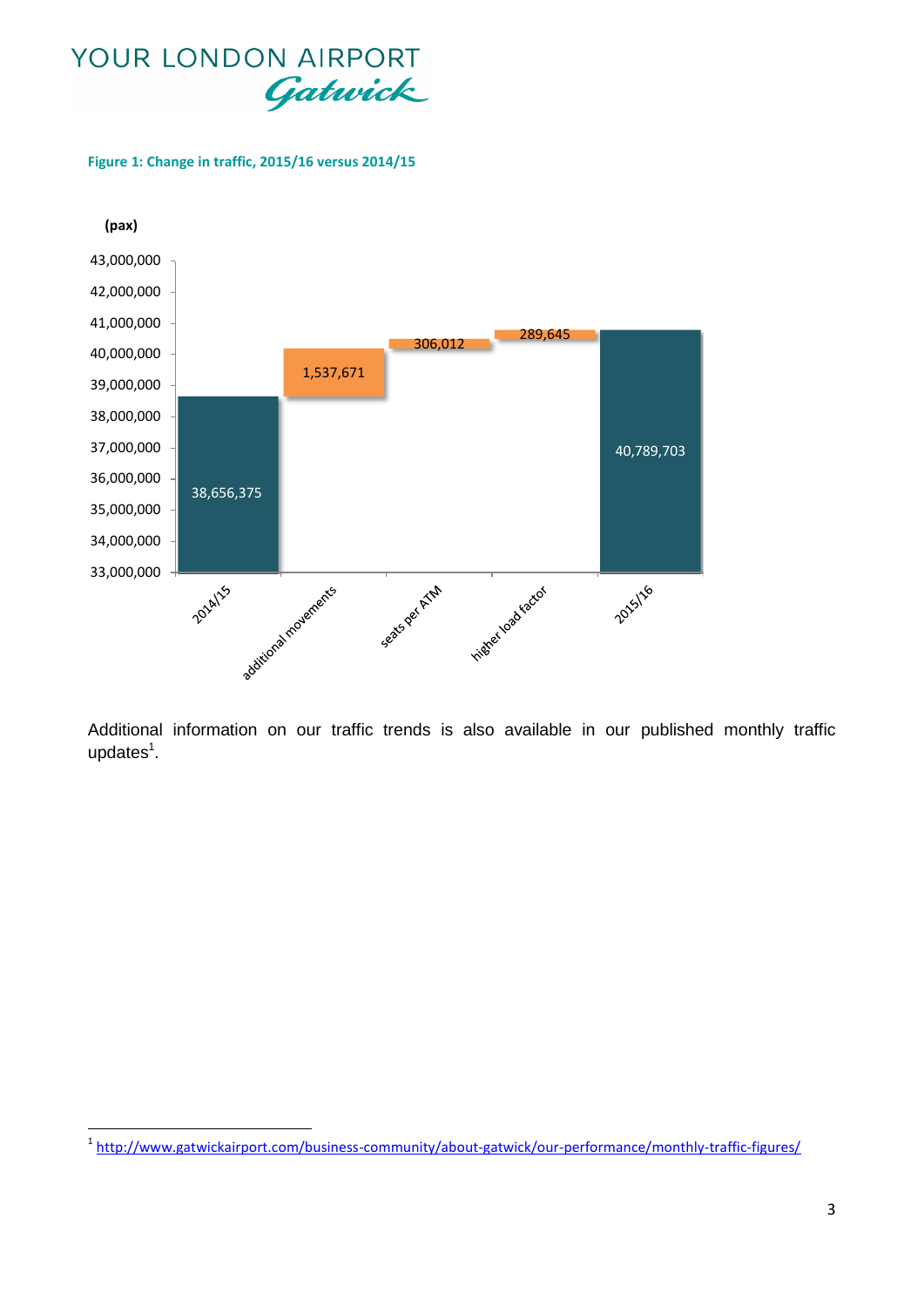

### 3. Service Quality

This section provides an overview of service quality at Gatwick. It sets out our performance against the Core Service Standards to which we have committed to build and operate the airport. It also gives a summary of other metrics important to our passengers, including baggage delivery and on time performance. Our published monthly reports contain a brief description of the service quality  $metrics<sup>2</sup>$ .

### Core Service Standards

Under the Commitments framework, Gatwick has agreed targets across a range of services with our airline community. These Core Service Standards specify the levels of service quality which we are committed to delivering through the operations and facilities we provide to users. Where we fail to achieve the target in a given month, we issue a rebate on the airport charge to the airlines operating in the affected terminal (subject to that airline meeting its own Airline Service Standards in that month, as discussed below).

There are 21 Core Service Standards, 18 of which have individual measures for each terminal (the exceptions to this are the measures relating to the inter-terminal shuttle system, external control post security queuing and the airfield congestion term). In total, Gatwick's performance is measured against 40 separate service targets for each month, giving 240 scores for a 6 month period.

The sections below describe the performance across these measures, grouped into four categories: Quality of Service Monitor (QSM) metrics; security search; passenger operational metrics; and airfield operational metrics. Out of 240 total scores,  $238<sup>3</sup>$  were passed, giving a pass rate of 99% (up from 92% in the first half of the year). We consider this is to be a very good performance.

#### Quality of Service Monitor metrics

**.** 

The Quality of Service Monitor (QSM) survey generates a set of passenger experience metrics. These are interview-based perception scores and capture how our passengers perceive Gatwick, on a scale of 1 to 5 (where 5 is 'Excellent'; 4 is 'Good'; 3 is 'Average'; 2 'Poor' and 1 'Extremely Poor'), across four different categories: seating availability, cleanliness, wayfinding and flight information. The scores are calculated as moving annual totals (MATs).

<sup>&</sup>lt;sup>2</sup> Gatwick's monthly service quality reports can be accessed here[: http://www.gatwickairport.com/business](http://www.gatwickairport.com/business-community/about-gatwick/our-performance/)[community/about-gatwick/our-performance/](http://www.gatwickairport.com/business-community/about-gatwick/our-performance/)

 $3$  The January daily Outbound Baggage metric was passed, however due to a baggage system outage on 21 January 2016 in South Terminal, GAL agreed to pay the CSS rebate for this measure to airlines in recognition of the high volume of short shipped bags.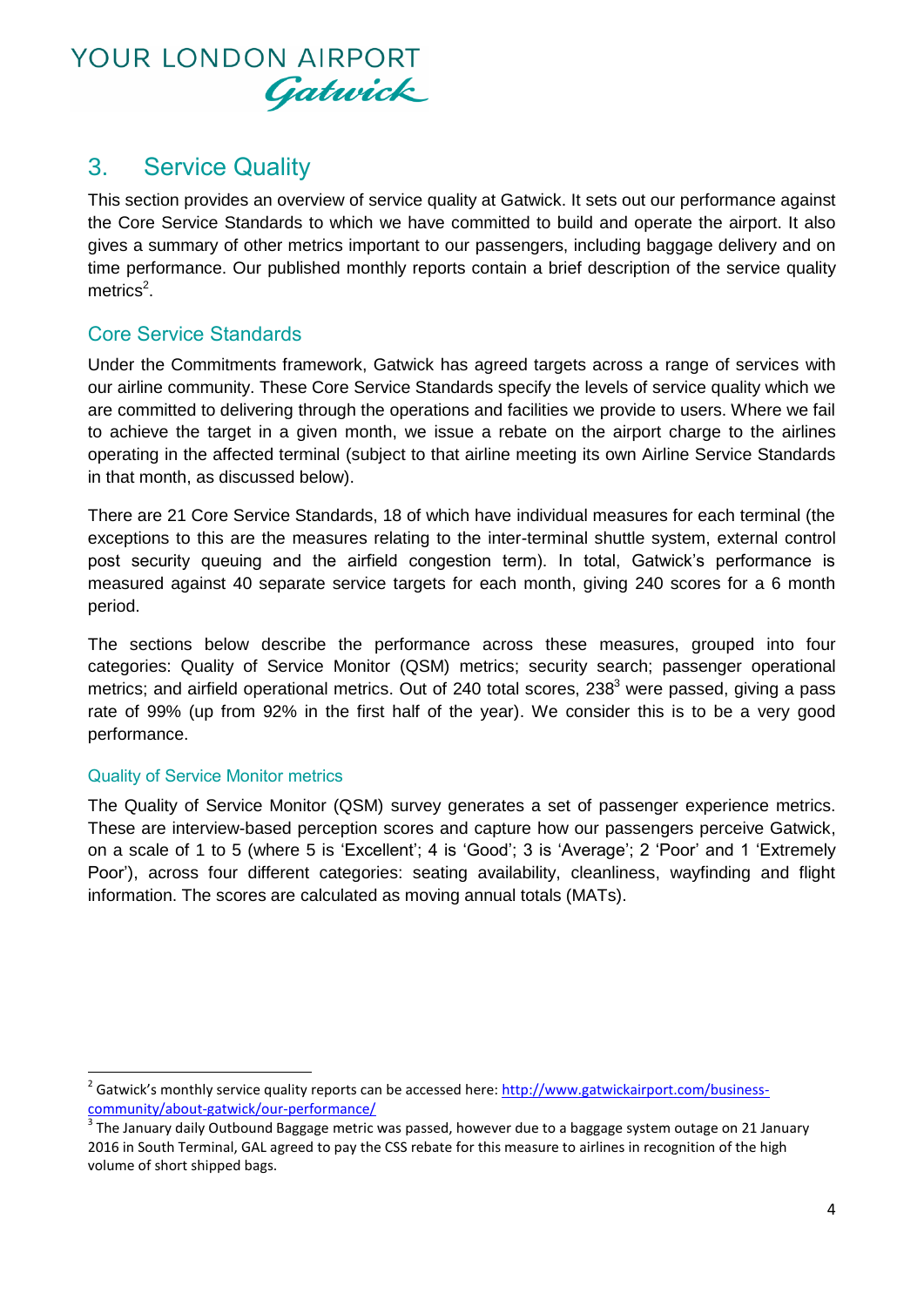#### **Table 3: QSM scores**

|                           | <b>Target</b>        | <b>Oct 15</b> | <b>Nov 15</b> | <b>Dec 15</b> | Jan 16 | <b>Feb 16</b> | <b>Mar 16</b> |
|---------------------------|----------------------|---------------|---------------|---------------|--------|---------------|---------------|
|                           |                      |               |               |               |        |               |               |
| <b>Departure lounge</b>   | <b>North</b><br>3.80 | 4.08          | 4.09          | 4.10          | 4.11   | 4.12          | 4.11          |
| seat availability         | 3.80<br>South        | 4.05          | 4.05          | 4.04          | 4.05   | 4.05          | 4.03          |
|                           | <b>North</b><br>4.00 | 4.00          | 4.01          | 4.02          | 4.03   | 4.03          | 4.03          |
| <b>Cleanliness</b>        | 4.00<br>South        | 4.15          | 4.15          | 4.14          | 4.14   | 4.15          | 4.15          |
|                           | <b>North</b><br>4.10 | 4.11          | 4.12          | 4.12          | 4.13   | 4.13          | 4.12          |
| <b>Wayfinding</b>         | South<br>4.10        | 4.22          | 4.22          | 4.22          | 4.23   | 4.24          | 4.25          |
|                           | <b>North</b><br>4.20 | 4.37          | 4.38          | 4.38          | 4.39   | 4.38          | 4.37          |
| <b>Flight information</b> | 4.20<br>South        | 4.40          | 4.40          | 4.41          | 4.41   | 4.43          | 4.43          |

As discussed in the previous report, the scores for cleanliness in North Terminal fell slightly below the target level from October 2014 to June 2015. They have, however, recovered and the cleanliness target has been achieved consistently since June 2015.

#### Security search

The security metrics measure security queueing performance in 15 minute segments across the day. The main targets are:

- Queues should be less than 5 minutes in more than 95% of 15 minute segments in a month in central passenger search;
- Queues should be less than 15 minutes in more than 98% of 15 minute segments in a month in central passenger search;
- There should not be any queues longer than 30 minutes in central passenger search;
- There are also targets for transfer passenger search, staff search and external control posts.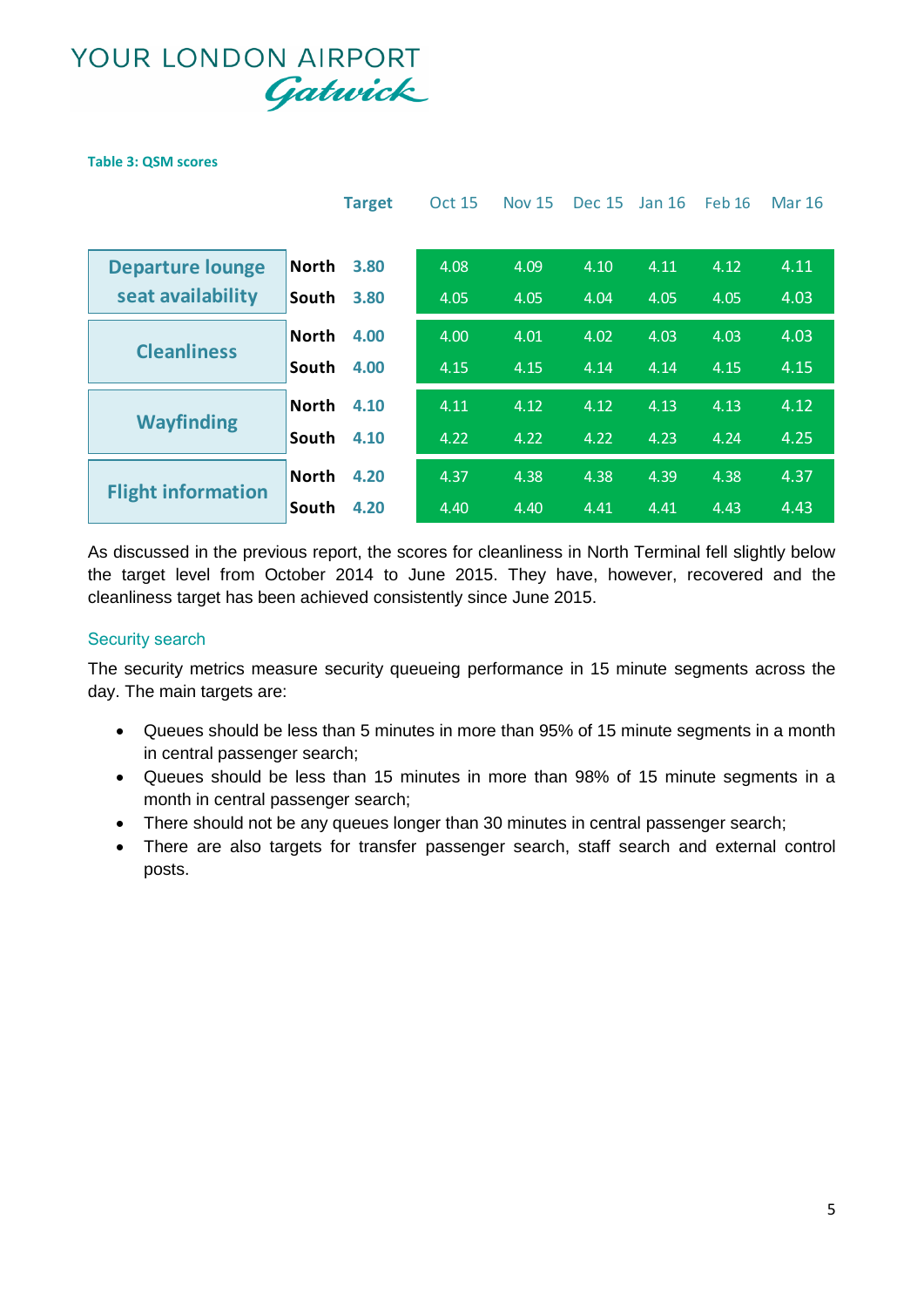#### **Table 4: Security search scores**

|                               | <b>Target</b>            | <b>Oct 15</b>  | <b>Nov 15</b>  | <b>Dec 15</b>  | Jan 16          | <b>Feb 16</b> | Mar 16   |
|-------------------------------|--------------------------|----------------|----------------|----------------|-----------------|---------------|----------|
|                               |                          |                |                |                |                 |               |          |
| <b>Central &lt;5 min</b>      | North 95.0%              | 95.81%         | 96.50%         | 96.25%         | 97.50%          | 94.96%        | 94.72%   |
|                               | South 95.0%              | 95.73%         | 95.92%         | 97.26%         | 97.74%          | 95.47%        | 95.40%   |
| <b>Central &lt;15 min</b>     | North 98.0%              | 99.92%         | 99.96%         | 99.96%         | 99.96%          | 99.70%        | 99.72%   |
|                               | South 98.0%              | 100.00%        | 99.96%         | 99.96%         | 100.00%         | 99.83%        | 99.88%   |
| Central >30 min               | <b>North</b><br>$\Omega$ | $\overline{0}$ | $\Omega$       | $\overline{0}$ | $\overline{0}$  | $\Omega$      | $\Omega$ |
|                               | South<br>$\bf{0}$        | $\overline{0}$ | $\overline{0}$ | $\Omega$       | $\Omega$        | $\Omega$      | $\Omega$ |
| <b>Transfer &lt;10 min</b>    | North 95.0%              | 99.60%         | 99.06%         | 99.90%         | 97.92%          | 98.81%        | 97.50%   |
|                               | South 95.0%              | 96.17%         | 97.92%         | 98.69%         | 100.00%         | 99.03%        | 98.75%   |
| Staff <5 min                  | North 95.0%              | 99.85%         | 100.00%        | 99.95%         | 100.00% 100.00% |               | 99.38%   |
|                               | South 95.0%              | 99.65%         | 99.22%         | 99.24%         | 98.96%          | 98.92%        | 98.75%   |
| <b>Control posts&lt;15min</b> | 95.0%                    | 100.00%        | 99.95%         |                | 100.00% 100.00% | 99.89%        | 100.00%  |

Overall security performance was good in the second half of 2015/16. In the first quarter of 2016, we did however experience some issues relating to the implementation of our Generation II security product and substantial upgrade of the security facilities in the North Terminal. This caused us narrowly to miss the 5 minute security target in North Terminal in February and March. The lessons learned from the introduction of Generation II in South Terminal have been applied and, overall, the introduction of Generation II security in North Terminal is progressing well. The impact on waiting times has been relatively minor compared to the previous introduction during spring 2015 in South Terminal, despite the North Terminal programme being more complex.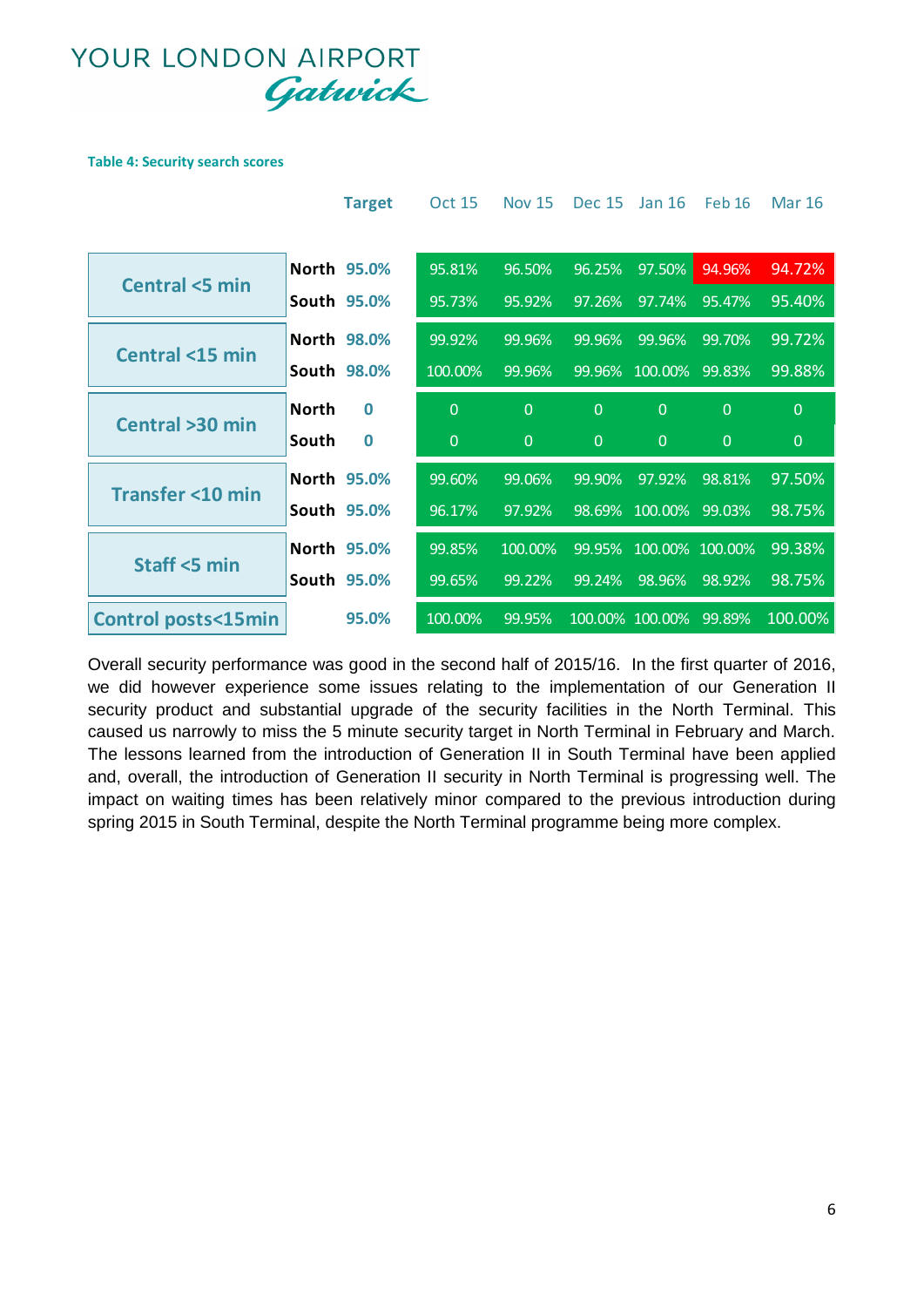#### Passenger operational metrics

The passenger operational metrics are a range of measures focused on the availability of specific facilities and services at the airport. These measures range from Passenger Sensitive Equipment (PSE) such as escalators and lifts, to the availability of the inter-terminal shuttle and the baggage system.

#### **Table 5: Passenger operational scores**

|                                 | <b>Target</b>     | <b>Oct 15</b>  | <b>Nov 15</b> | <b>Dec 15</b>  | <b>Jan 16</b> | <b>Feb 16</b>  | <b>Mar 16</b>  |
|---------------------------------|-------------------|----------------|---------------|----------------|---------------|----------------|----------------|
|                                 |                   |                |               |                |               |                |                |
| PSE - Priority -                | North 99.0%       | 99.12%         | 99.62%        | 99.46%         | 99.47%        | 99.17%         | 99.61%         |
| monthly                         | South 99.0%       | 99.75%         | 99.66%        | 99.34%         | 99.73%        | 99.78%         | 99.63%         |
| <b>PSE - General -</b>          | North 99.0%       | 99.64%         | 99.69%        | 99.53%         | 99.69%        | 99.53%         | 99.66%         |
| monthly                         | South 99.0%       | 99.74%         | 99.50%        | 99.71%         | 99.69%        | 99.79%         | 99.52%         |
|                                 | One 99.0%         | 99.88%         | 99.43%        | 99.77%         | 99.95%        | 99.99%         | 100.00%        |
| <b>Shuttle - monthly</b>        | Both 97.0%        | 98.73%         | 97.36%        | 98.17%         | 98.50%        | 99.60%         | 98.69%         |
| <b>Outbound baggage -</b>       | North<br>$\Omega$ | $\overline{0}$ | $\Omega$      | $\overline{0}$ | $\Omega$      | $\overline{0}$ | $\Omega$       |
| <b>Daily</b>                    | South<br>$\bf{0}$ | $\overline{0}$ | $\Omega$      | $\overline{0}$ | $0*$          | $\Omega$       | $\overline{0}$ |
| <b>Outbound baggage -</b>       | North 99.0%       | 99.92%         | 99.88%        | 99.96%         | 99.95%        | 99.96%         | 99.87%         |
| <b>Monthly</b>                  | South 99.0%       | 99.98%         | 99.92%        | 99.93%         | 99.95%        | 99.97%         | 99.91%         |
| <b>Arrivals baggage reclaim</b> | North 99.0%       | 99.94%         | 99.93%        | 99.39%         | 99.77%        | 99.87%         | 99.63%         |
| availability - monthly          | South 99.0%       | 99.85%         | 99.75%        | 99.98%         | 99.91%        | 99.90%         | 99.56%         |

**\* The January daily Outbound Baggage metric was passed, however due to a baggage system outage on 21 January 2016 in South Terminal, GAL agreed to pay the CSS rebate for this measure to airlines in recognition of the high volume of short shipped bags**

Overall we achieved a very good performance across these measures.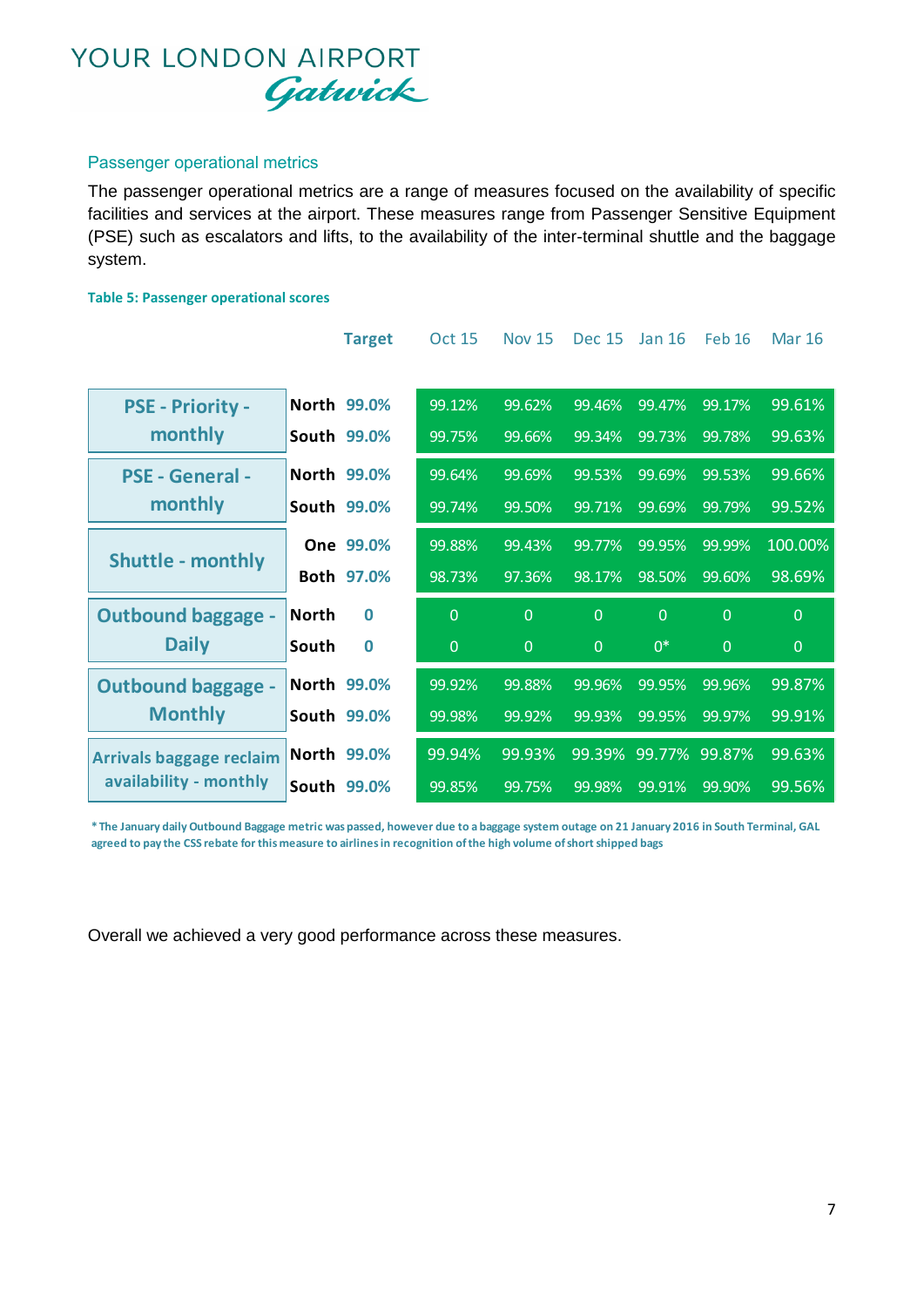#### Airfield operational metrics

The airfield operational metrics, like the passenger operational metrics, measure the availability for use of specific assets.

#### **Table 6: Airfield operational scores**

|                                            | <b>Target</b>      | <b>Oct 15</b> | <b>Nov 15</b> | <b>Dec 15</b> | Jan $16$       | Feb 16    | <b>Mar 16</b> |
|--------------------------------------------|--------------------|---------------|---------------|---------------|----------------|-----------|---------------|
| <b>Stands - monthly</b>                    | North 99.0%        | 99.91%        | 99.97%        | 99.99%        | 100.00%        | $99.99\%$ | 99.99%        |
| <b>scores</b>                              | South 99.0%        | 99.92%        | 99.96%        |               | 99.99% 100.00% | 99.97%    | 99.99%        |
| Jetties - monthly                          | North 99.0%        | 99.83%        | 99.91%        | 99.93%        | 99.69%         | 99.93%    | 99.97%        |
| <b>scores</b>                              | South 99.0%        | 99.84%        | 99.76%        | 99.94%        | 99.73%         | 99.30%    | 99.85%        |
| <b>Pier service - MAT</b>                  | <b>North 95.0%</b> | 96.40%        | 96.39%        | 96.43%        | 96.48%         | 96.48%    | 96.49%        |
|                                            | South 95.0%        | 96.59%        | 96.62%        | 96.63%        | 96.66%         | 96.63%    | 96.91%        |
| <b>FEGP</b> - monthly                      | North 99.0%        | 99.99%        | 99.98%        | 99.99%        | 99.96%         | 99.77%    | 99.88%        |
| <b>scores</b>                              | South 99.0%        | 99.99%        | 99.99%        | 99.96%        | 99.96%         | 99.78%    | 99.96%        |
| <b>Congestion term -</b><br>monthly scores | 0                  | 0.00          | 0.00          | 0.00          | 0.00           | 0.00      | 0.00          |

We met all of these targets.

### Airline Service Standards

Airline Service Standards are the performance metrics which we apply to our airline customers. These are targeted at areas we identified in our Commitments as being of key concern to our passengers, but which are not under our direct control.

The two Airline Service Standard metrics are inbound baggage delivery and check-in queuing. These two functions are both controlled by the airlines, and are usually outsourced to ground handling companies. The metrics are designed to create an incentive for airlines to deliver a minimum level service to passengers in these areas. If an airline fails to achieve the target in a given month, then a deduction is made from any Core Service Standard rebate they would otherwise have been entitled to in that month. If no rebate is owed (because Gatwick met all relevant service standards in that month), then the airline concerned is not subject to any financial penalty.

#### Inbound Baggage Delivery

The inbound baggage delivery service standard is divided into separate metrics for small/medium sized aircraft (such as a Boeing 737 or Airbus A319) and large aircraft (such as Boeing 777, Airbus A380 or Boeing Dreamliner). The target is for the last bag off an aircraft to be delivered to the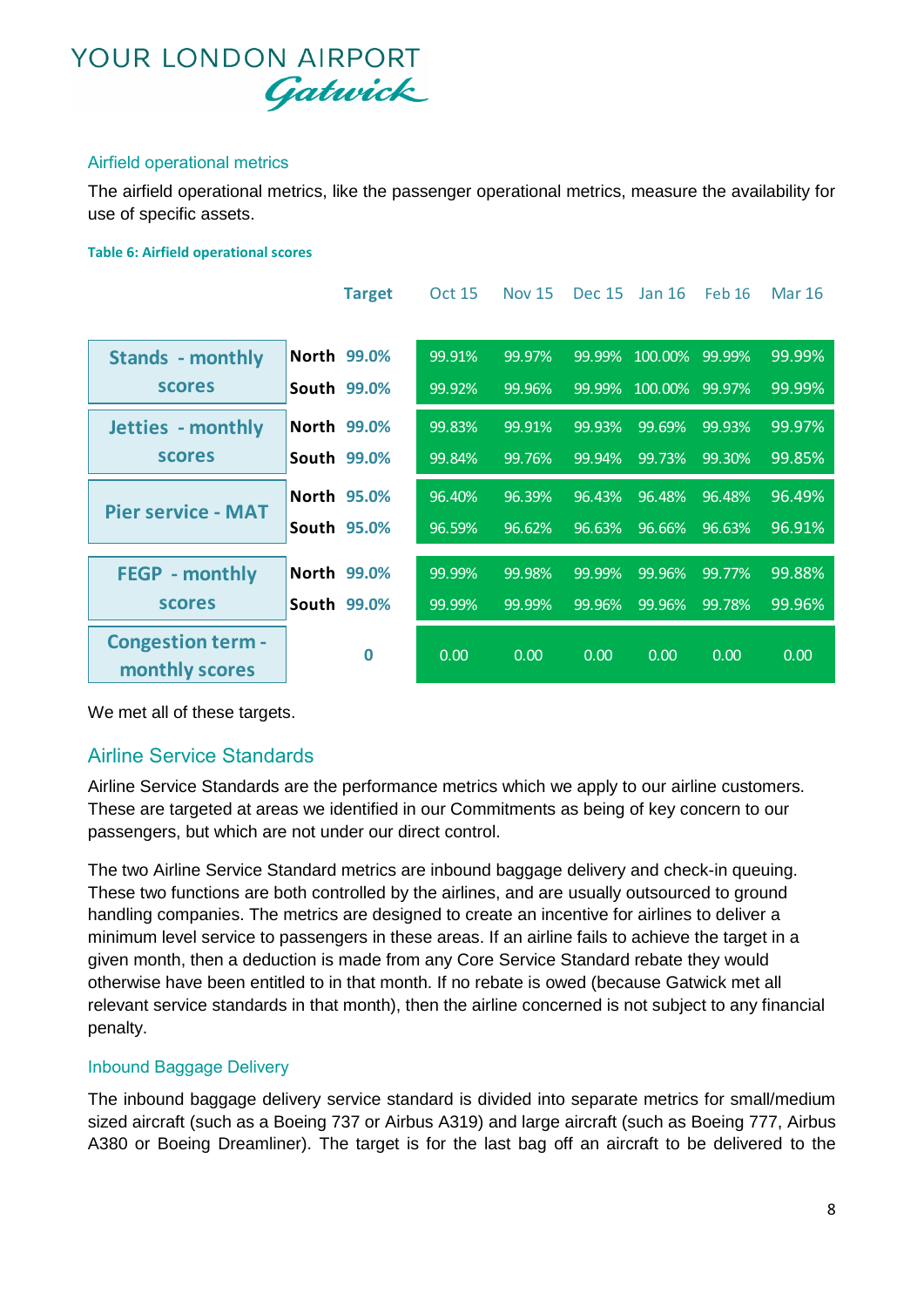

baggage carousel (for pick up by a passenger) within 35 minutes for small and medium sized aircraft and within 50 minutes for large aircraft. Gatwick Airport incentivises its airline users to achieve these targets for, respectively, at least 95% of flights each month.

The charts below highlight, for each aircraft size category, the monthly performance data for the airport as whole and for the highest and lowest performing of the ten largest airlines (measured by aircraft movements). Over the six month period to March 2016, airlines have on average met the 50 minute baggage delivery target for larger aircraft, but have fallen short of the 35 minute target for smaller/medium sized aircraft.



#### **Figure 2: Baggage delivery performance**

40% 30%  $\ddot{\bullet}$ Best  $\bullet$  Worst  $\bullet$  Average  $\bullet$ - $\bullet$ -Target 95% in less than 55 min 20% -<br>0%<br>0% 10% Oct-15 Nov-15 Dec-15 Jan-16 Feb-16 Mar-16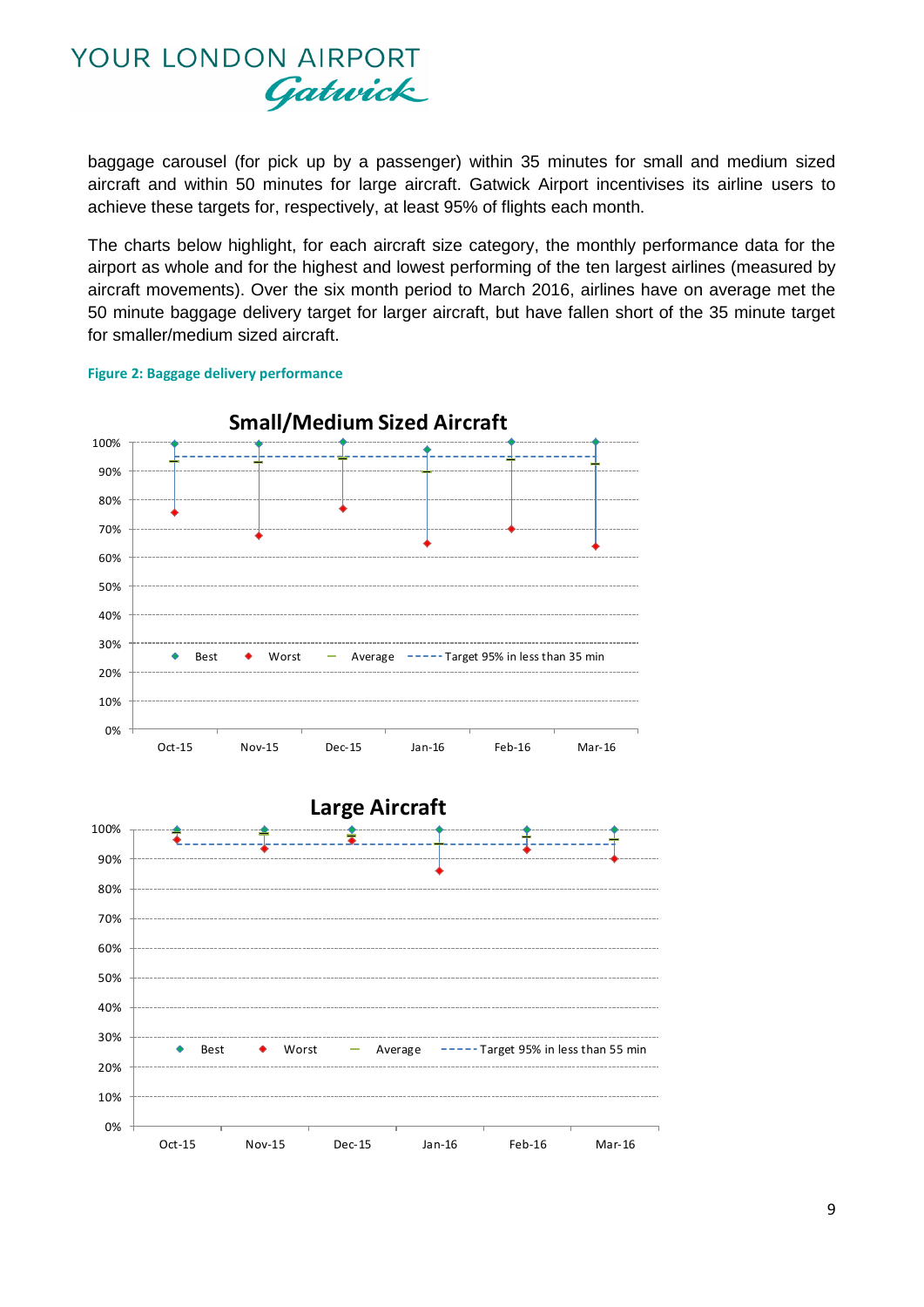

In preparation for the Summer 2015 and Summer 2016 seasons, Gatwick worked closely with a number of airlines and their ground handlers to develop a better shared understanding of performance and has taken steps to help the ground handlers, for example by supporting their recruitment efforts. Gatwick also introduced from May 2015 an incentive scheme for inbound baggage for the ground handlers. The campus-wide results against the in-bound baggage target are set out in the table below. The combination of the introduction of the Airline Service Standards and more recently incentives on handling agents at Gatwick has resulted in passengers receiving a better service overall: from May 2015 to March 2016, in-bound baggage performance scored 99.4% against the 55 minutes target, compared to an average of 97.7% for the period April 2010 to April 2015.

#### **Table 5: Baggage delivery performance**



#### Check-in Queuing

In our Commitments, we indicated that this metric would be introduced once a robust system for the measurement of passenger check-in queues had been identified. This metric has not therefore been operational during 2015/16. A suitable system has now been deployed in the check-in zones across the airport and results of this metric will be reported in future versions of this report.

### 4. On time performance

On time performance is not part of the Core or Airline Service Standards. It is, however, important to passengers, airlines and airports.

On time performance is driven by a range of different factors, including:

- Weather (such as high wind, snow, thunderstorms)
- Exceptional events (such as air traffic control strikes)
- Airline schedules
- Ground handling performance
- Ramp congestion
- European airspace flow restrictions.

The chart below illustrates how performance varied across our largest 10 airlines (as measured by aircraft movements) during the second half of 2015/16, showing average performance across Gatwick as a whole and the highest and lowest performance in each month among the largest airlines. It is important to note that at an airport of the size and complexity of Gatwick, airlinespecific factors, such as ground handling performance, can have wider effects. For example, if an